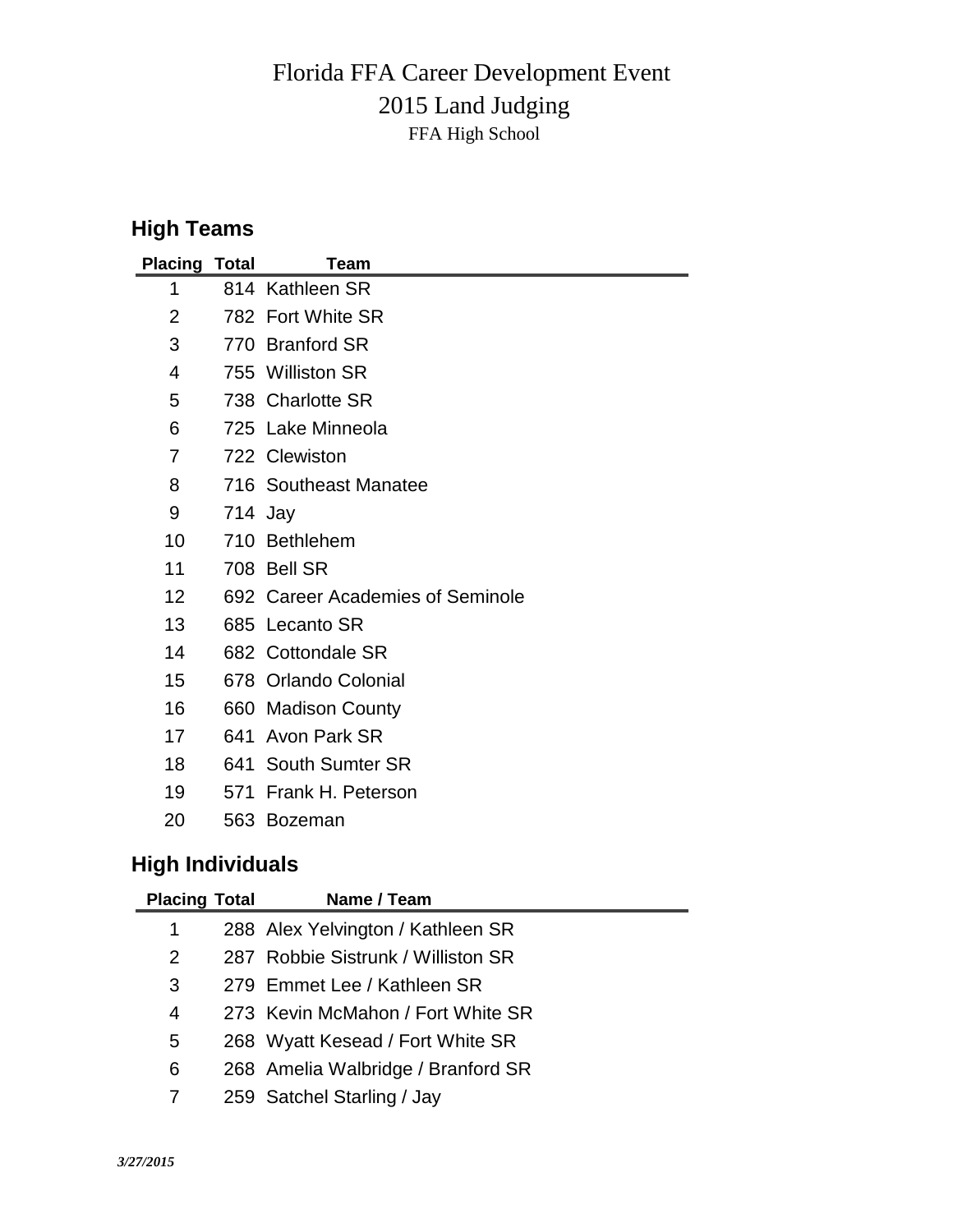- 257 Ruley Hollerand / Lake Minneola
- 255 Kendall Gill / Charlotte SR
- 255 Brandon Comiter / Orlando Colonial
- 255 Katie Lloyd / Branford SR
- 250 Nick Pacheco / Clewiston
- 250 Josie Dampier / Bethlehem
- 249 Jaimie Davis / Southeast Manatee
- 249 Cole Diepersloot / Bell SR
- 247 Canyon Albright / Kathleen SR
- 247 Allie Randell / Branford SR
- 244 Savannah Gogswell / Charlotte SR
- 243 Caleb Reed / Cottondale SR
- 243 Bradley Lytle / Clewiston
- 242 Jasmine Villegas / Southeast Manatee
- 241 Tessa Coe / Fort White SR
- 241 Chalise Brown / Lecanto SR
- 240 Andrew Frateschi / Career Academies of Seminole
- 239 Kylie Wise / Charlotte SR
- 239 Emily Fuhrer / Lake Minneola
- 239 Macey Thomas / Bethlehem
- 238 Jacob Yelvington / Kathleen SR
- 237 Brett Bergdoll / Williston SR
- 235 Rori Evan / Charlotte SR
- 233 William Terry / Madison County
- 232 Makenzie / Jay
- 232 Montana Longford / Bell SR
- 231 Emory Allaut / Williston SR
- 229 Marielena Frene / Clewiston
- 229 Amanda Rines / Lake Minneola
- 228 Hunter Cason / Williston SR
- 228 Sam Brickey / Career Academies of Seminole
- 227 Tyler Sallas / Cottondale SR
- 227 Payton Ryker / Bell SR
- 226 Eli Carl / Madison County
- 226 Jacob Schlosser / Avon Park SR
- 225 Kenan Alemhoca / Southeast Manatee
- 225 Brittany Swain / Lecanto SR
- 224 Hannah Miller / Career Academies of Seminole